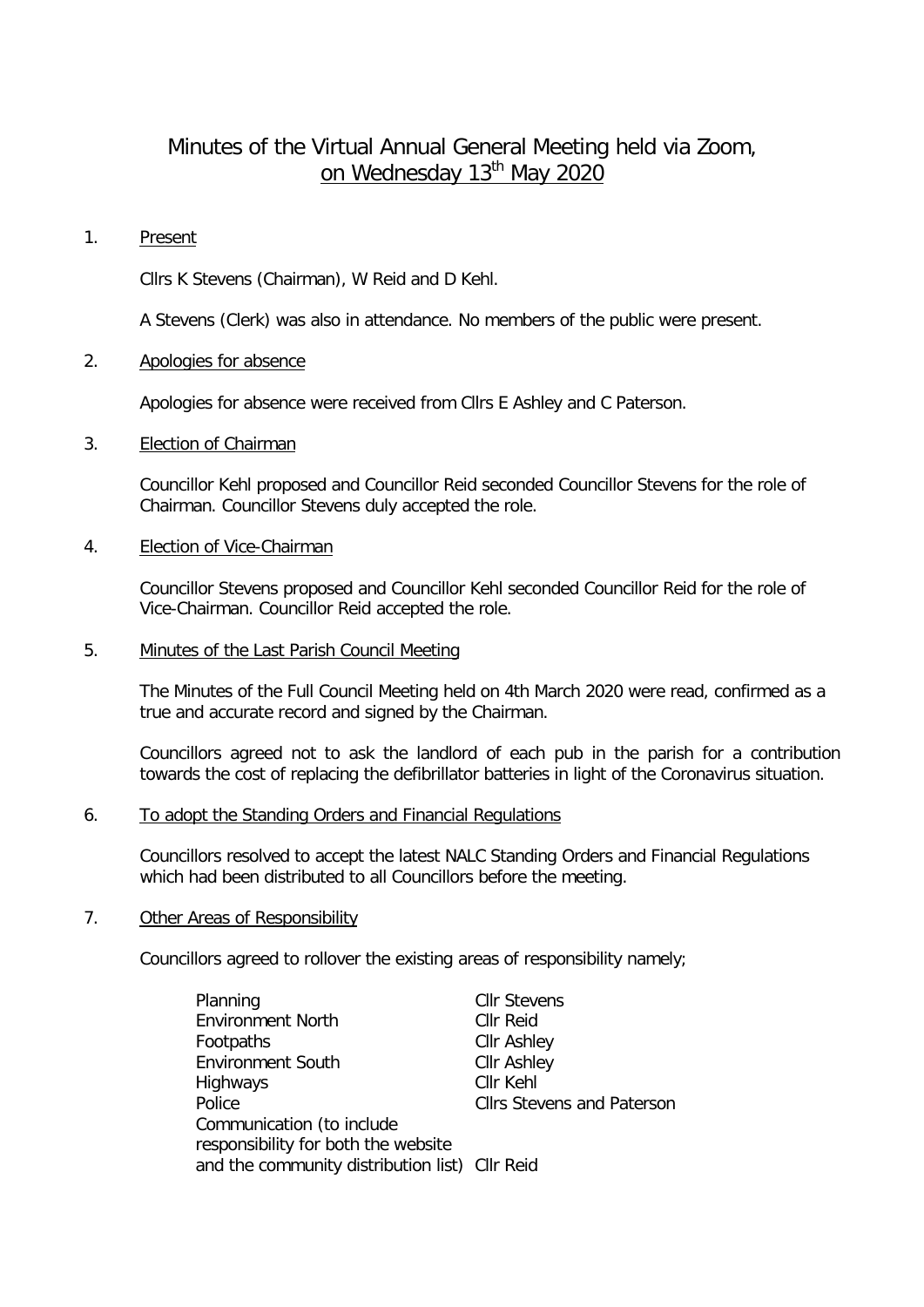Tree Warden Cllr Reid

Speedwatch Cllr Paterson and Mr Lawrence

## 8. To appoint Councillors to serve as Representatives of the Parish Council on the following bodies.

Councillors agreed the following appointments will continue;

| Representative to the Village Hall Trust       | Cllr Reid                         |
|------------------------------------------------|-----------------------------------|
| Wealden District Association of Local Councils | <b>Clirs Stevens and Paterson</b> |
| East Sussex ALC Ltd (to attend the AGM)        | Cllrs Stevens                     |

## 9. Payment of Annual Subscriptions

Councillors resolved that the following subscriptions and insurance will continue;

Wealden District Association of Local Councils Society of Local Council Clerks Sussex Association of Local Councils Zurich Insurance Information Commissioner

## 10. Bank Signatories

Councillors resolved Councillors Stevens, Paterson and the Clerk will remain cheque signatories.

# 11. To approve the accounts for the financial year to  $31<sup>st</sup>$  March 2020.

Councillors resolved;

- i: to approve the Annual Governance Statement for the financial year to  $31<sup>st</sup>$  March 2020.
- ii: to approve the accounts, the risk management document, the asset schedule and the internal audit arrangements for the financial year to 31<sup>st</sup> March 2020.
- iii: that they are exempt from an External Audit for the year to  $31<sup>st</sup>$  March 2020 because the Parish Council's receipts and payments for the year were each less than £25000.

## 12. Payments List

Councillors formally approved the payments list dated  $6<sup>th</sup>$  May 2020. The following payments were approved;

| 100912 | <b>ESALC - NALC and ESALC Subscriptions</b> | 137.29 |
|--------|---------------------------------------------|--------|
| 100913 | ESCC - Grass cutting                        | 345.60 |
| 100914 | ICO - Subscription                          | 40.00  |
| 100915 | S Goacher - Payroll                         | 160.42 |
| 100916 | A Stevens - Salary                          | 198.10 |
| 100917 | A Stevens - Salary                          | 198.10 |
| 100918 | ESCC - Pension                              | 182.32 |
| 100919 | Zurich Insurance -                          | 257.60 |
| 100920 | Peter Frost - Internal Auditor              | 48.75  |